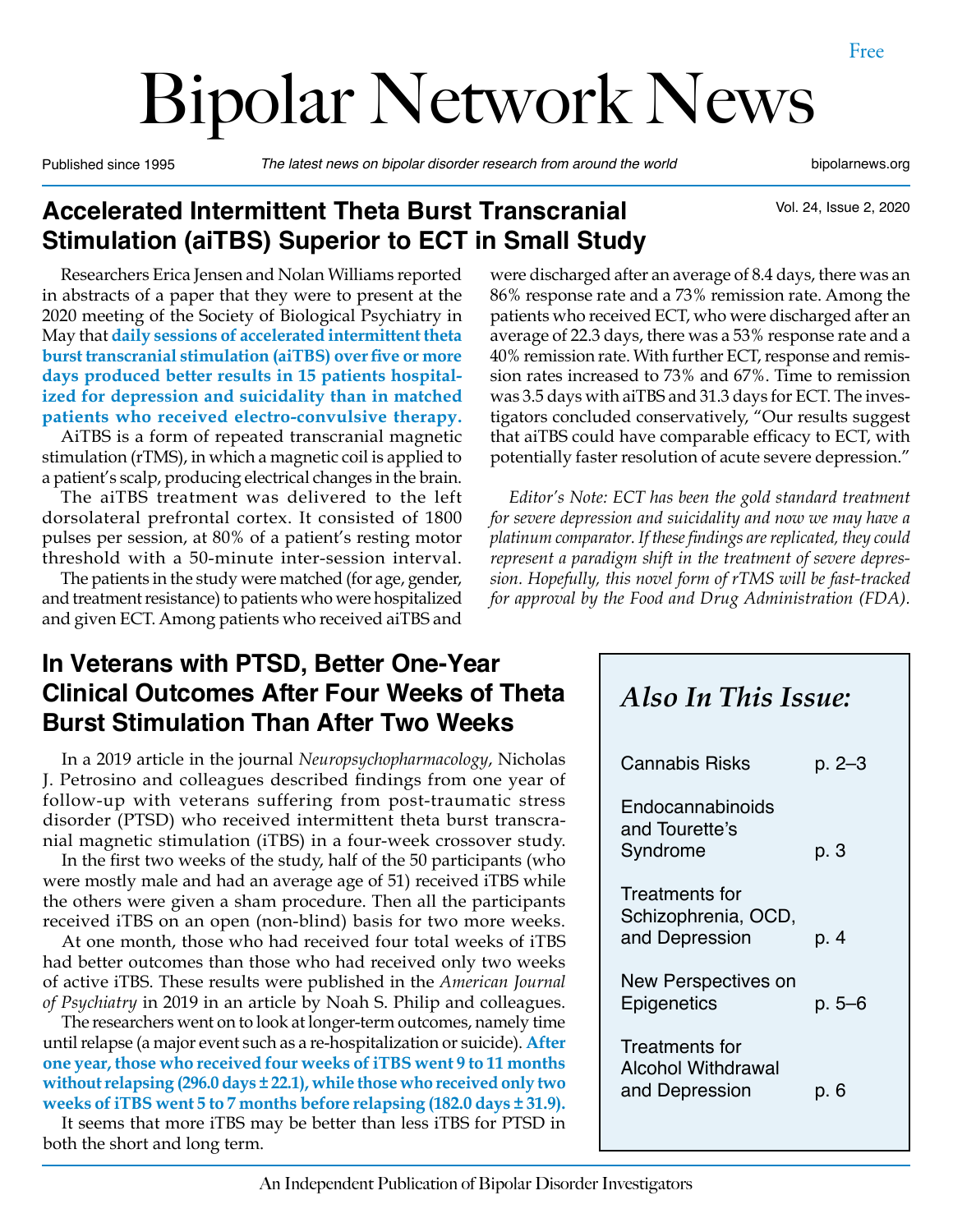## **One Hit of THC Tied to Psychotic Symptoms in Adults with No Mental Illness**

In a meta-analysis published in the journal *Lancet Psychiatry,* researcher Guy Hindley and colleagues reported that **in otherwise healthy adults, a single dose of THC (equivalent to smoking one joint) produced transient psychotic symptoms.**

The meta-analysis included 9 studies with a total of 196 participants. The researchers included studies in which participants took tetrahydrocannabinol (THC, the psychoactive component in marijuana) or placebo, and psychotic symptoms were measured.

#### Bipolar Network News bipolarnews.org

**Editor-in-Chief**: Robert M. Post, MD **Managing Editor**: Moira McCauley

The *BNN* is published 4–6 times a year by investigators working with patients with bipolar disorder to better understand the long-term course of illness. The print newsletter is mailed free of charge within the US, and all articles are also published online at bipolarnews.org. A PDF version of the print newsletter is also available on the website.

Although the editors of the *BNN* have made every effort to report accurate information, much of the work detailed here is in abstract or pre-publication form, and therefore cannot be taken as verified data. The *BNN* can thus assume no liability for errors of fact or omission, or lack of balance. Patients should consult with their physicians, and physicians with the published literature, before making any treatment decisions based on information given in this issue or in any issue of the *BNN*.

Dr. Post has consulted on behalf of drug companies including Abbott, Astra Zeneca, Bristol-Myers Squibb, Glaxo-SmithKline, Jansen, and Pfizer.

The opinions expressed in the BNN are solely those of Dr. Post, and do not represent the views of any scientific entity or foundation.

To subscribe or unsubscribe, or if you have questions or comments, please email:

**mccauleybcn@gmail.com**

or contact us by mail at:

**BNN**

PO Box 29383 Washington, DC 20017

Note that address changes, especially when done through USPS, may take months to be updated.

The researchers also sought out studies in which cannabidiol or CBD was given in combination with THC, but there were not enough of these to derive significant results. CBD does not produce schizophrenia-like symptoms on its own, and some think it may have anti-psychotic effects, but findings on this topic have been mixed.

Taking THC had a large effect size on total psychotic symptoms and negative symptom severity (such as emotional flatness or avolition). It also had an effect on positive symptom severity (for example, hallucinations or delusions). The effects were larger with intravenous administration than with inhaled

administration, and tobacco smokers had less severe positive symptoms.

Of four studies that included CBD, only one found that CBD reduced THC-induced psychotic symptoms.

*Editor's Note: Longer-term use of marijuana in adolescents and young adults doubles the risk of psychosis, and other data suggest that chronic use of marijuana at high doses can be associated with new onset of a diagnosis of bipolar disorder or schizophrenia. As cannabis products are being decriminalized around the US, it is worth noting some of the risks of marijuana use, particularly marijuana with a high level of THC.* 

# **Cannabis Use in Adolescence Linked to Depression and Suicidality in Young Adulthood**

In a meta-analysis published in the journal *JAMA Psychiatry* in 2019, researcher Gabriella Gobbi and colleagues analyzed findings from 11 studies including a total of 23,317 participants and found that **cannabis use in adolescence (before age 18) was associated with a significantly increased risk of depression, suicidality, and suicide attempts in young adulthood (between 18 and 32 years of age).** 

The researchers did not find a link between cannabis use and anxiety.

*Editor's Note: Cannabis use is not as harmless as many teens may believe.* 

## **In Rats, Long-Term THC Exposure Interferes with Cortical Control of the Nucleus Accumbens**

In an article in the journal *Biological Psychiatry*, researchers Eun-Kyung Hwang and Carl R. Lupica reported that in rats, **long-term use of THC (tetrahydrocannabinol) weakens input from the cortex to the reward area of the brain, the nucleus accumbens (NAc). Long-term THC use also strengthens connections to the NAc from emotional control (limbic) regions, such as the basolateral amygdala and ventral hippocampus.** Hwang and Lupica reason that this shift from cortical control of the NAc to limbic control likely contributes to the cognitive and psychiatric symptoms associated with cannabis use.

*Editor's Note: Street marijuana is almost entirely THC and has very little CBD, the beneficial, anxiety-reducing component of cannabis. Cannabis products are being decriminalized, but it is important to remember that those with THC are linked to cannabis use disorder and increased susceptibility to psychiatric illness. Patients with bipolar disorder who use marijuana also have a more adverse course of illness than those who do not use it.*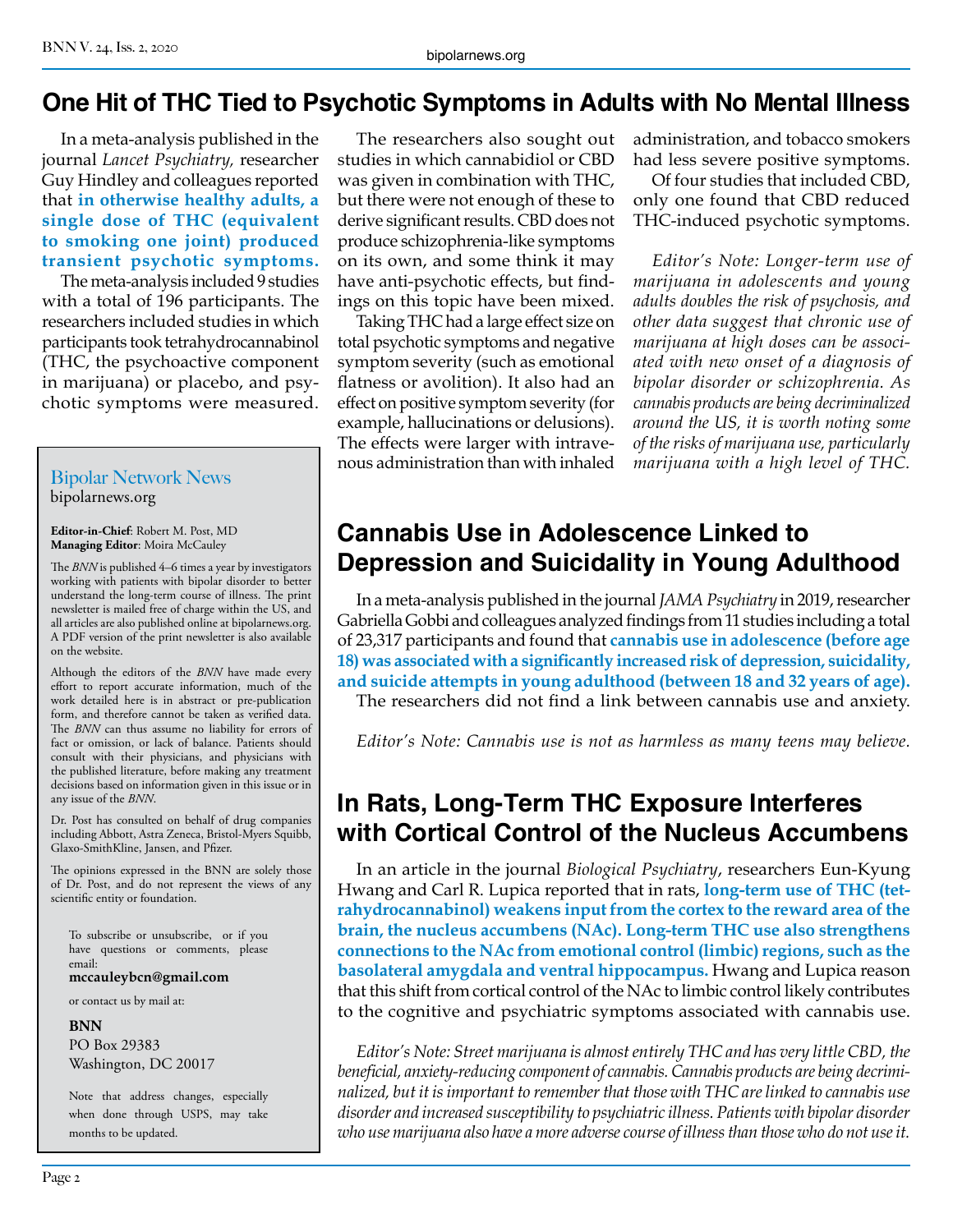#### **Cannabis Withdrawal Syndrome Occurs in Almost Half of Regular Users**

A recent systematic review and meta-analysis by researcher Anees Bahji and colleagues in the open access medical journal *JAMA Network Open* describes the symptoms and prevalence of cannabis withdrawal syndrome.

The most recent edition of the Diagnostic and Statistical Manual of Mental Disorders (DSM-5) indicates that **cannabis withdrawal syndrome "requires the presence of at least 3 of the following symptoms developing within 7 days of reduced cannabis use: (1) irritability, anger, or aggression; (2) nervousness or anxiety; (3) sleep disturbance; (4) appetite or weight disturbance; (5) restlessness; (6) depressed mood; and (7) somatic symptoms, such as headaches, sweating, nausea, vomiting, or abdominal pain."**

According to Bahji and colleagues, cannabis withdrawal syndrome occurred in 47% of regular users. Higher rates of withdrawal were found among those in clinical settings, those who also used tobacco or other substances, and those who used cannabis daily.

Bahji and colleagues write that while many people believe that cannabis is relatively harmless, it actually has a variety

#### **Endocannabinoid System May Help Explain Tourette's Syndrome**

Endocannabinoids are neurotransmitters produced by the human body that attach to cannabinoid receptors in the brain, the same receptors that are affected by the consumption of cannabis products.

Tourette's syndrome, a neurodevelopmental disorder characterized by tics and psychological symptoms, is probably caused by some dysfunction involving the neurotransmitter dopamine. The syndrome is usually treated with dopamine receptor blockers but is also eased by cannabis use and treatment with THC, the main psychoactive component in cannabis. Recently, researchers set out to determine whether concentrations of endocannabinoids in the cerebrospinal system are related to Tourette's syndrome.

In an article published in the journal *Neuropsychopharmacology* in 2020, researcher Kirsten R. Müller-Vahl and colleagues report that **endocannabinoid concentrations were significantly higher in the cerebrospinal fluid of 20 people with Tourette's syndrome than in 19 control participants without Tourette's.** 

The researchers found elevations in the endocannabinoids AEA and 2-AG, the endocannabinoid-like ligand PEA, and the metabolite AA in the participants with of associated risks. Short-term risks include impaired short-term memory and motor coordination, altered judgment, paranoia, and psychosis. Long-term effects include addiction, altered brain development, poor educational outcomes, cognitive impairment, diminished quality of life, increased risk of chronic respiratory tract and psychotic disorders, injuries, motor vehicle collisions, and suicide.

The researchers warned that users of cannabis may resume cannabis use to allay the depression and anxiety symptoms that are part of the withdrawal syndrome, perpetuating the long-term withdrawal cycle.

Bahji and colleagues suggest that because of the high prevalence of the withdrawal syndrome, doctors should screen patients for cannabis withdrawal, particularly men and frequent cannabis users. They write, "Clinicians should be aware of CWS as it is associated with clinically significant symptoms, which can trigger resumption of cannabis use and serve as negative reinforcement for relapse during a quit attempt." Doctors can offer support for those reducing their cannabis consumption.

Tourette's syndrome. Levels of 2-AG in the cerebrospinal fluid correlated with severity of attention-deficit hyperactivity disorder symptoms, an aspect of the syndrome.

It is possible that higher concentrations of endocannabinoids are present in the syndrome because they compensate for the overactive influence of dopamine. This explanation would fit with the effectiveness of cannabis in treating Tourette's. However, that has not yet been determined, and it is also possible that the endocannabinoids are a reaction to dysfunction involving other neurotransmitters, are incidental to the syndrome, or in the best case that they are a direct cause of the syndrome.

Müller-Vahl and colleagues suggest that based on the effectiveness of cannabis in treating Tourette's, it may turn out that the syndrome is a sort of endocannabinoid deficiency. They believe this hypothesis is not counteracted by the high levels of cannabinoids they found in Tourette's patients in this study, because these high levels may be accompanied by a reduced number or reduced sensitivity of the cannabinoid receptors or overactivity in the enzymes that break down endocannabinoids, such that it is difficult to maintain normal levels of these neurotransmitters.

# Visit us online: **bipolarnews.org**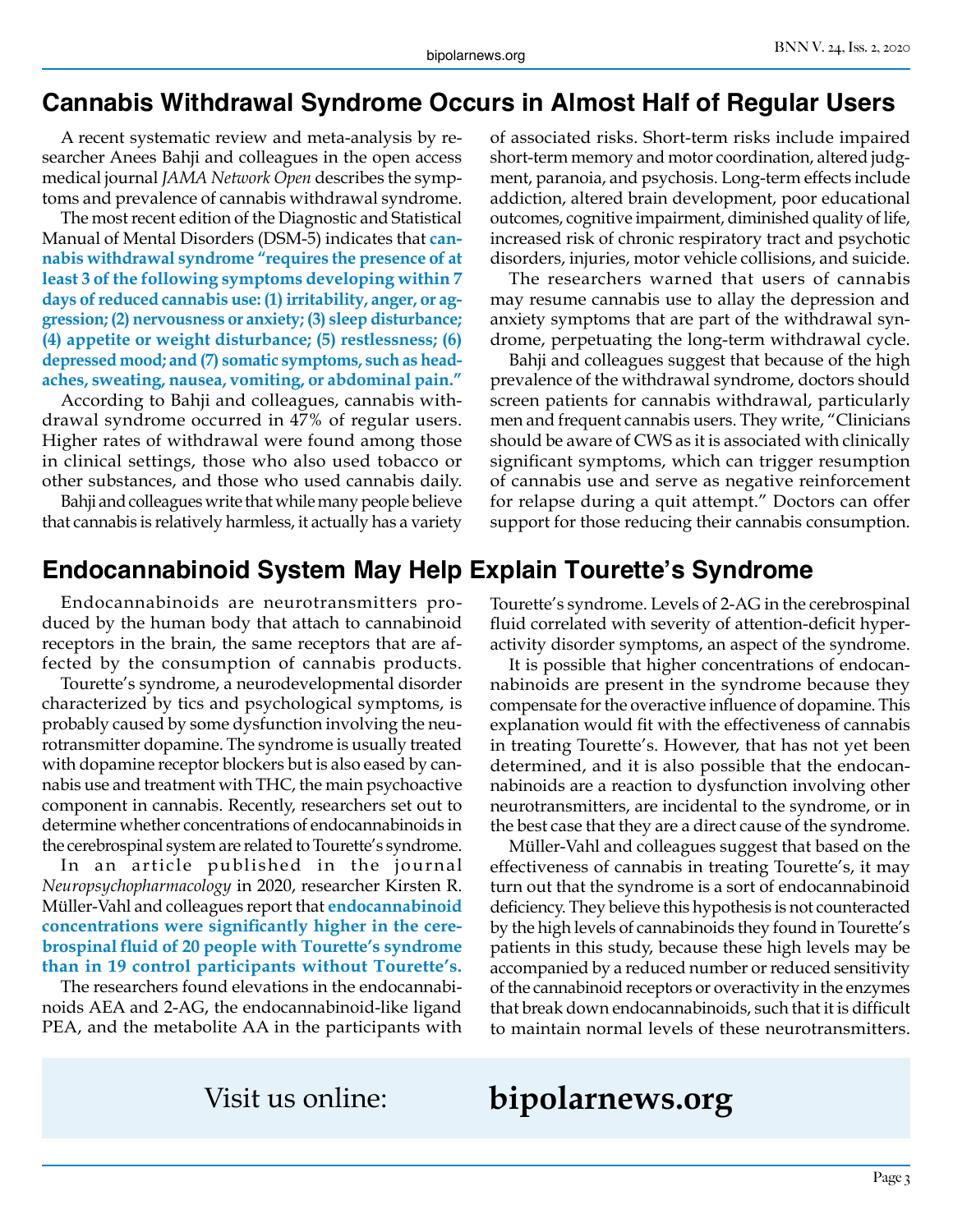## **New Type of Antipsychotic Drug for Schizophrenia Looks Promising**

In a 2020 article in the *New England Journal of Medicine,* researcher Kenneth S. Koblan and colleagues described a new type of antipsychotic drug treatment for schizophrenia. Almost all other antipsychotic drugs block dopamine D2 receptors, while atypical antipsychotics also block the serotonin 5HT2 receptor. They are described as antagonists at these receptors.

In contrast, **the new drug is an agonist or activator of two different receptors.** The drug SEP-363856 (also called SEP-856) activates the trace amine–associated receptor 1 (TAAR1) and 5-hydroxytryptamine (or serotonin) type 1A (5-HT1A) receptors.

Blocking D2 receptors can cause Parkinson's-like symptoms (such as tremor, masked faces, and impaired movement or speech) and other extrapyramidal side effects (such as slurred speech, slow movements, or restless legs.) In contrast, SEP-856 seems to have a better side effects profile than these types of drugs while also being highly effective.

Patients with an acute exacerbation of schizophrenia were assigned to receive either placebo or oncedaily treatment with SEP-856 (either 50mg or 75mg) for four weeks. A total of 120 patients received SEP-856 while 125 received placebo.

Compared to the placebo group, the SEP-856 group showed significantly greater reductions on a scale of positive and negative symptoms of schizophrenia by the end of the four weeks. Side effects included some sleepiness and

#### **Translocator Protein Levels Predict Response to Anti-Inflammatory Celecoxib in Depression**

Gliosis describes changes in glia that result from damage to the central nervous system. **Researchers can use PET scans (positron emission tomography) to measure the extent of gliosis in the brain. But a new study explored whether these PET scans could instead be used to determine who might respond to a given medication.**

Researcher Sophia Attwells and colleagues reported in the journal *Biological Psychiatry* in 2020 that people with high levels of translocator protein (TSPO), a measure of gliosis and inflammation, had a better antidepressant response to the antiinflammatory drug celecoxib than patients who started out with lower levels of TSPO.

The study participants, who had treatment-resistant depression, all received 200mg of the anti-inflammatory drug celecoxib twice/day for eight weeks on an open (non-blind) basis. Before they began taking celecoxib, the participants received PET scans to measure translocator protein total distribution volume (TSPO VT) in the prefrontal cortex and the anterior cingulate cortex.

Patients with high levels of TSPO showed greater reductions in depression ratings over the course of the study than those with normal levels of TSPO at baseline.

Attwells and colleagues conclude that "this personalized medicine approach of matching a marker of gliosis to [an anti-inflammatory treatment] …should be applied in early development of novel therapeutics, in particular for [treatment-resistant depression]."

*Editor's Note: These findings are of considerable importance, as they are among the first to indicate that measures of inflammation may predict response to an anti-inflammatory medication such as celecoxib.* 

*In a 2013 article in the journal JAMA Psychiatry, Charles L. Raison and colleagues reported that patients with high levels of the peripheral inflammatory marker CRP saw marked improvement in their depression when they received the anti-inflammatory treatment infliximab while those with lower or normal levels of inflammation actually worsened.*

gastrointestinal symptoms, but the incidence of extrapyramidal symptoms and changes in the levels of lipids, glycated hemoglobin, and prolactin were similar in both groups. There was one sudden death from cardiac causes in the SEP-856 group, which was not thought to be drug-related.

*Editor's Note: This drug acting on trace amine–associated receptor 1 (TAAR1) and 5HT1A receptors could herald a new and better tolerated type of antipsychotic. It is also being studied for psychosis in Parkinson's disease. Since all of the antipsychotics that treat schizophrenia have also shown antimanic efficacy, we look forward to future studies of this unique drug in patients with mania.*

### **Transcranial Direct Current Stimulation Improved OCD in Controlled Trial**

In an abstract of a paper that was to be presented at the 2020 meeting of the Society of Biological Psychiatry in May, researcher Roseli Gedanke Shavitt described a study of transcranial direct current stimulation (tDCS) in people with treatment-resistant obsessivecompulsive disorder (OCD). TDCS is a treatment in which electrodes applied to a patient's scalp provide a constant low level of electricity that can modulate neuronal activity.

Shavitt and colleagues gave 30 minutes of either active or sham tDCS for 20 days to patients with treatment-resistant OCD. They positioned the cathode over the supplementary motor area of the brain, and the anode over the left deltoid. **Those patients who received active tDCS achieved significantly greater reductions in OCD symptoms than did those in the sham group.**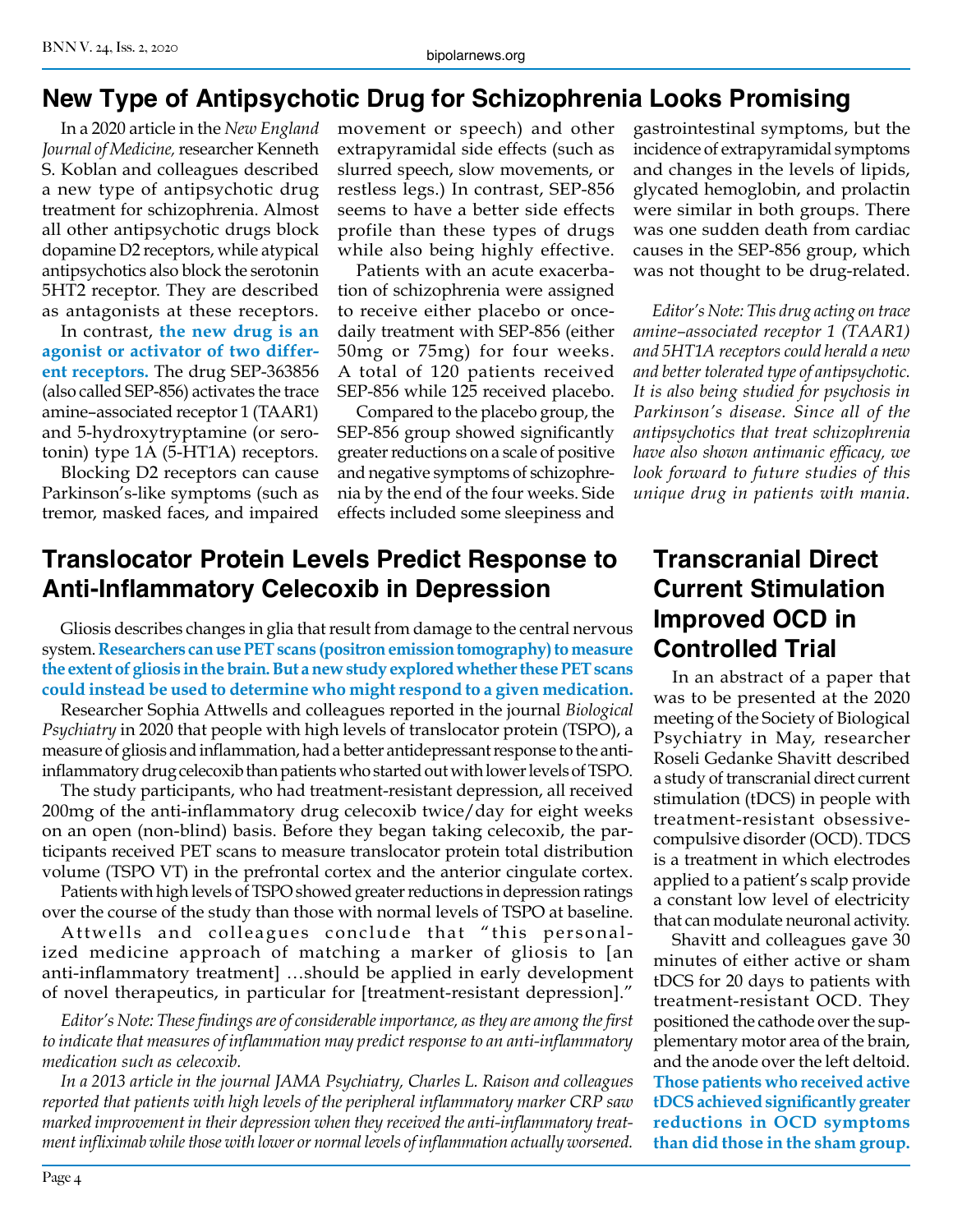## **Environment Can Leave "Molecular Scars" Via Epigenetic Processes**

A 2020 review article by researchers Julia Richetto and Urs Meyer in the journal *Biological Psychiatry* provides a good overview of the role epigenetic modifications play in schizophrenia and related disorders.

The article provides a powerful understanding of how the environment can induce long-lasting changes in the structure of DNA (not only in schizophrenia, but also in bipolar disorder). This process, known as epigenetics, can have life-long influences on brain chemistry and behavior, and remarkably, some of these epigenetic changes can even be transmitted to the next generation.

While the sequence of DNA that one inherits from one's parents does not change over the course of one's life, what can change is how loosely or tightly the DNA is wound around proteins called histones, making it easier or harder to transcribe the genetic material held there. The addition of a methyl group to DNA usually inhibits transcription, while the addition of an acetyl group to histones usually facilitates transcription. These alterations in

the shape of the DNA that result from environmental exposures or behavior can be passed on through generations.

**Richetto and Meyer describe these chemical changes to DNA as "molecular scars," which are left when environmental stress occurs during sensitive developmental periods.** For example, patients with schizophrenia who experienced stressors in early life have higher levels of the enzyme histone deacetylase than patients who had stress or trauma later in life. Histone deacetylase would remove the acetyl groups on histones, which would inhibit gene transcription.

Other factors that have been implicated in epigenetic modifications in schizophrenia, such as DNA methylation of key developmental pathways, include pre- or post-natal stress, a challenge to a mother's immune system during pregnancy, pre- and post-natal nutrition, exposure to drugs or toxic substances, and cannabis use in adolescence.

Richetto and Meyer suggest that epigenetics may explain why schizophrenia (and we would add bipolar disorder) can differ so much across individuals, and may help researchers and clinicians determine how best to treat different individuals.

*Editor's Note: This editor has written about how epigenetic changes can mediate sensitization to the recurrence of life stressors, episodes of mood disorder, and bouts of substance abuse, each of which can drive illness exacerbation and progression in bipolar disorder (see the 2016 article by Robert M. Post in the journal* Bipolar Disorders*, "Epigenetic basis of sensitization to stress, affective episodes, and stimulants: implications for illness progression and prevention").*

*The chemical changes to our DNA, histones, and microRNA emphasize how important it is to begin long-term preventative treatment starting after a first episode of mania. This not only helps limit episode recurrence and the accumulation of stressors and bouts of substance use that can cause illness deterioration, but also limit the placement of these "molecular scars" on our DNA. The key to treating bipolar disorder is: prevent episodes, protect the person and the brain.*

#### **Neurotransmitters Can Also Function As Epigenetic Marks**

The most common epigenetic marks involve methylation of DNA (which usually inhibits gene transcription) and the acetylation and methylation of histones. Acetylation opens or loosens the winding of DNA around the histones and facilitates transcription, while methylation of histones leaves the DNA tightly wound and inhibits transcriptional activation.

Researcher Ashley E. Lepack and colleagues have identified a surprising type of epigenetic mechanism involving neurotransmitters. They report in a 2020 article in the journal *Science* that **neurotransmitters such as serotonin and dopamine can act as epigenetic marks. Dopamine can bind to histone H3, a process called called dopaminy-** **lation (H3Q5dop).** In rats undergoing withdrawal from cocaine, Lepack and colleagues found increased levels of H3Q5dop in dopamine neurons in a part of the midbrain called the ventral tegmental area (VTA), a part of the brain's reward system. When the investigators reduced H3Q5dop, this decreased dopamine release in the reward area of the brain (the nucleus accumbens) and reduced cocaine seeking. Thus, dopamine can be both an important transmitter conveying messages between neurons and a chemical mark on histones that alters DNA binding and transcriptional regulation.

Researcher Jean-Antoine Girault provided commentary on the article by Lepack and colleagues, writing that "[t]he use of the same monoamine molecule as a neurotransmitter and a histone modification in the same cells illustrates that evolution proceeds by molecular tinkering, using available odds and ends to make innovations."

*Editor's Note: Epigenetic marks may remain stable and influence behavior over long periods of time. They are involved in the increased reactivity or sensitization to repeated doses of cocaine through DNA methylation. Such sensitization can last over a period of months or longer. If the methylation inhibitor zebularine is given, animals fail to show sensitization. Now a newly identified epigenetic process, dopaminylation,* 

*Continued on Page 6*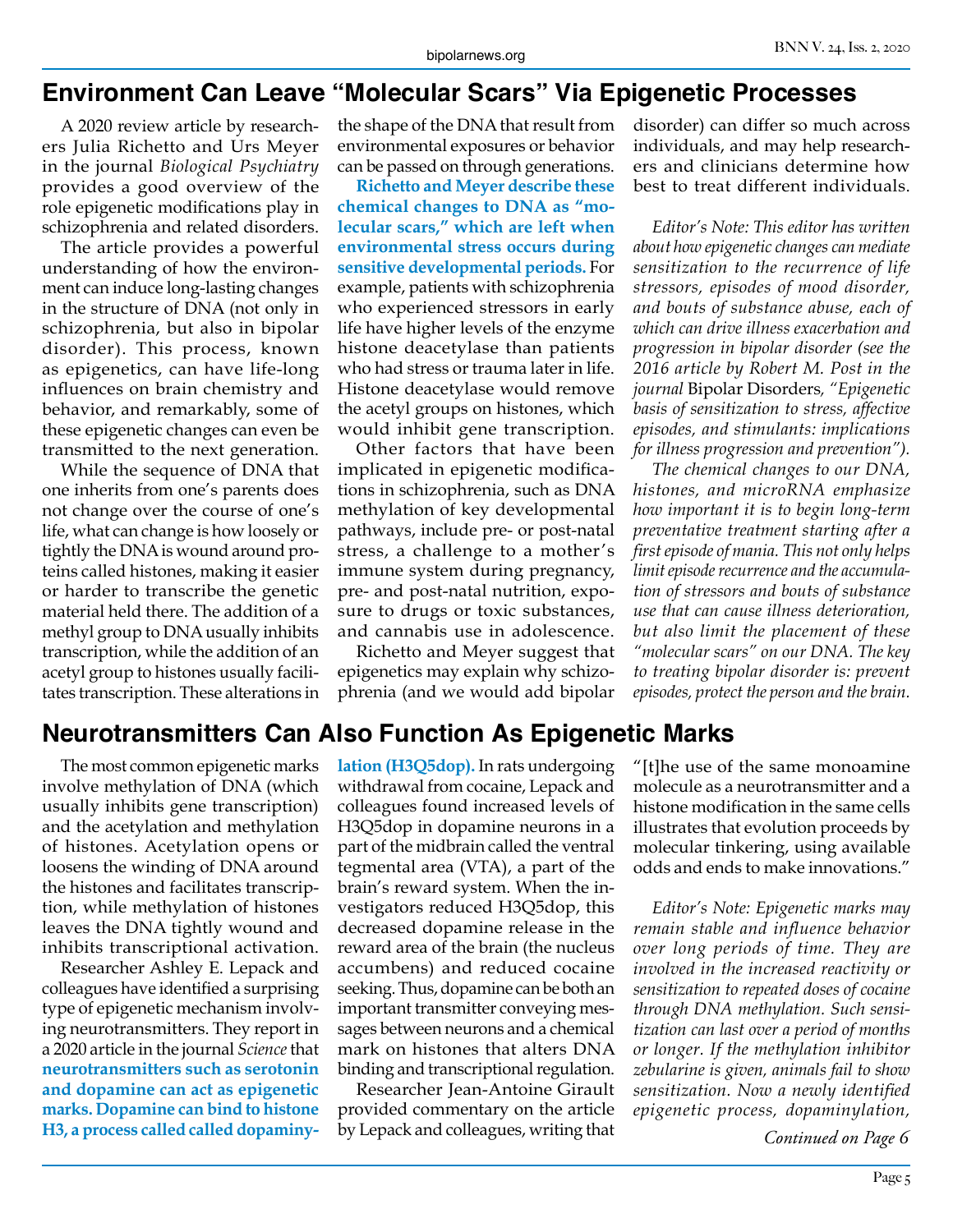#### **Gabapentin Effective in Patients with Alcohol Withdrawal Symptoms**

Researcher Raymond F. Anton and colleagues reported in the journal *JAMA Internal Medicine* that **compared with placebo, the anticonvulsant medication gabapentin helped people with alcohol use disorders reduce their drinking or abstain from drinking, especially those who had more withdrawal symptoms before treatment.**

Ninety-six participants were randomized to receive either placebo or 1200mg/day of gabapentin for 16 weeks.

In the study, 27% of participants who took gabapentin had no heavy drinking days (compared to 9% among those who took placebo) and 18% achieved total abstinence (compared to 4% among those who took placebo). Gabapentin was most effective in those with a history of alcohol withdrawal symptoms. An impressive 41% of participants with high alcohol withdrawal symptoms who took gabapentin achieved total abstinence compared with 1% of participants in the placebo group.

Gabapentin, which is used to treat epilepsy, influences GABA and glutamate transmitters and inhibits the alpha 2gamma-1 voltage sensitive calcium channel, which is upregulated in chronic alcohol exposure.

## **Fish Oil For Depressed Teens at Risk for Bipolar Disorder: Still Ambiguous**

Researcher Robert K. McNamara and colleagues reported in the *Journal of Child and Adolescent Psychopharmacology* in a 2020 article that **12 weeks of treatment with omega-3 fatty acids did not reduce depression symptoms in adolescents at risk for bipolar disorder when compared to placebo.** The primary outcome measured was the results of the Childhood Depression Rating Scale-Revised (CDRS-R).

Fish oil did perform better than placebo on two parts of the rating scale: symptom severity and symptom improvement, especially in weeks 11 and 12 of the study. Omega-3 fatty acids increased creatine and choline in the anterior cingulate, and also increased polyunsaturated fatty acids in red blood cells. The treatment was safe and well-tolerated.

A total of 42 patients between the ages of 9 and 21 who had been diagnosed with depression and had at least one parent with bipolar I disorder received either placebo or 3 fish oil capsules per day. Each capsule contained 450 mg EPA, 40 mg docosapentaenoic acid (DPA), and 260mg DHA for a total daily dose of 2130mg EPA + DHA.

*Editor's Note: Ambiguity persists about whether omega-3 fatty acids can improve unipolar or bipolar depression, attention-deficit hyperactivity disorder (ADHD), or prevent the progression of schizophrenia symptoms to the full syndrome. Given the lack of side effects, and the documented effects on red blood cells and brain choline, clinical use of these compounds could be considered in some circumstances.*

## **Neurotransmitters (cont.)**

#### *Continued from Page 5*

*is found to alter histones and is associated with long-term changes in cocaine-seeking.*

*The clinical message for a potential cocaine user is ominous. Cocaine not only creates a short-term "high," but its repeated use rewires the brain not only at the level of changes in neurotransmitter release and receptor sensitivity, but also at the genetic and epigenetic level, changes that could persist indefinitely.* 

*The sensitization to motor hyperactivity and euphoria that occur with cocaine use can progress to paranoia and panic attacks and eventually even seizures (through a process known as kindling).* 

*The dopaminylation of histones in the VTA could lead to persistent increases in drug craving and addiction that may not be easily overcome. Thus, the appealing short-term effects of cocaine can spiral into increasingly adverse behaviors and drug-seeking can become all consuming. While these adversities do not emerge for everyone, the best way to ensure that they do not is to avoid cocaine from the start.*

*Manic episodes that include a feeling of invincibility, increased social contacts, and what the DSM-5 describes as "excessive involvement in pleasurable activities that have a high potential for painful consequences" are a time that many are at risk for acquiring a substance problem. For the adolescent who has had a manic episode, ongoing counseling about avoiding developing this type of additional long-term, difficultto-treatment psychiatric illness could be lifesaving. Describing the epigenetic consequences of substance use may or may not be helpful, but may be worth a try.*

#### AD

#### **Online Consultations with Robert M. Post, MD**

*BNN* Editor Dr. Robert M. Post worked at the National Institute of Mental Health for 35 years, and has been in private practice for the past 15 years. He offers extensive one-time consultations for children and adults with difficult-to-treat mood disorders from his office in Bethesda, MD.

During the current pandemic Dr. Post is offering virtual meetings via Skype, FaceTime, or phone. Please call his research assistant, Katrin Kutlucinar at 301-530-8245 to set up an appointment. See **robertmpostmd.com** for further details.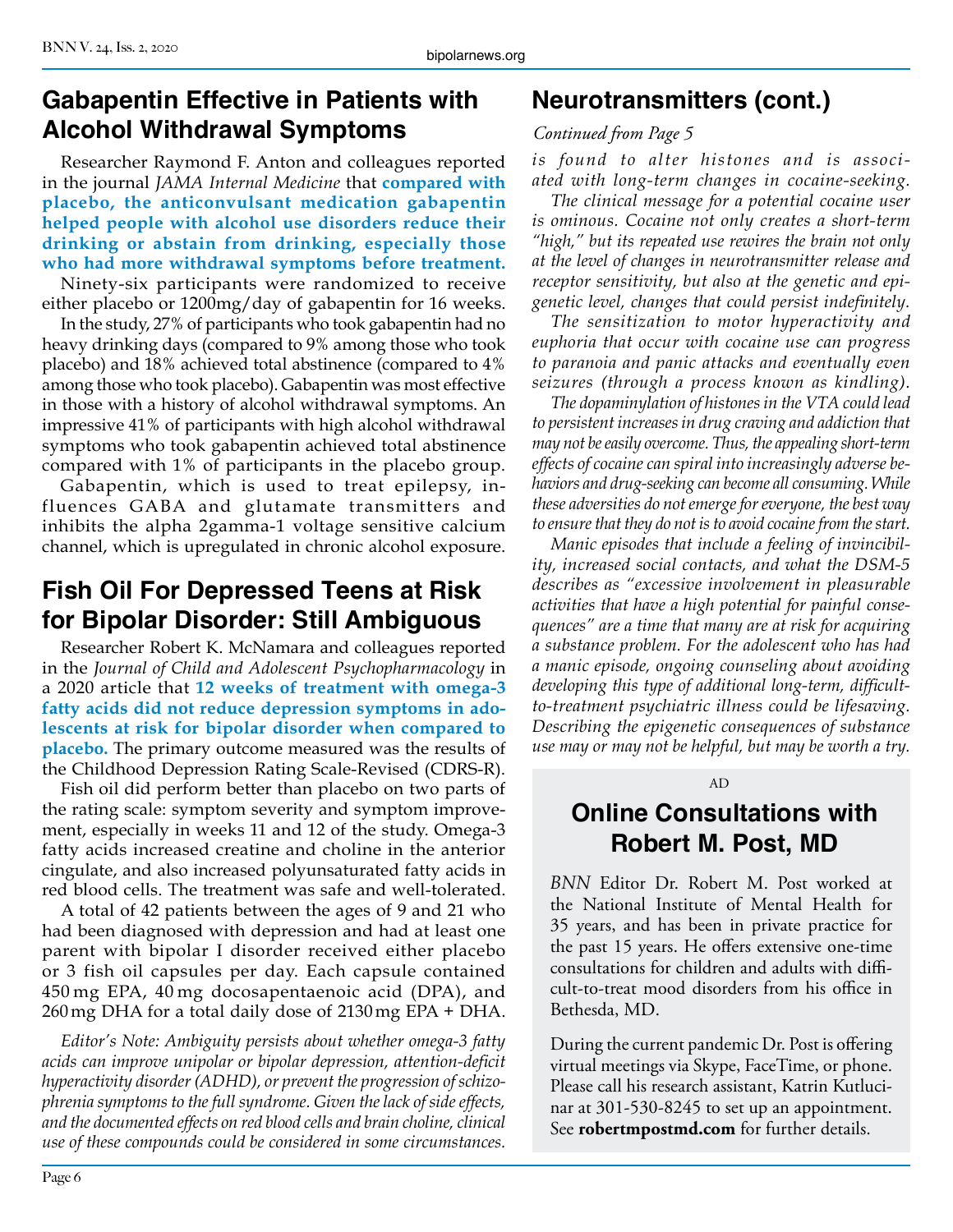#### **Is Your Child at Risk for a Mood Disorder? Join the Child Network!**

74% of children who have a parent with bipolar disorder (Axelson et al. 2015) and 80% of those who have a parent with unipolar depression (Weissman et al. 2006) will develop a major psychiatric illness upon long-term follow up. These illnesses, including depression, anxiety, oppositional behavior, substance abuse, often go unrecognized for long periods of time.

#### **Joining the Child Network could help families and doctors identify these illnesses earlier.**

**The Child Network is specifically for parents of children ages 2 to 12 who are at high risk for a mood disorder or have symptoms of a mood disorder. Parents assess their child weekly using a secure website.** There is also a short demographic questionnaire and a more detailed symptom checklist to be filled out once a year. The network will collect information about which treatments children are already taking, how effective they are, and for which children.

We believe that this network will be helpful to its participants. Parents will be able to print out the ongoing weekly ratings in a graphic form so that the child's symptoms and responses to any treatments they receive over time can easily be visualized (as illustrated below).



**0 - Severity None:** None

**1 - Severity Mild/Infrequent**: Minimal impact on usual roles

**2 - Moderate Symptoms/Often:** Definitely some dysfunction in usual roles **3 - Severe Symptoms/Much of the Time:** Major dysfunctions in usual roles

We hope that this brief description of the Child Network study helps to orient you to its purpose. Please urge parents to use this new tool. Visit **bipolarnews.org** and click on the tab for the Child Network or go directly to http://bipolarnews.org/?page\_id=2630 to learn more about the Child Network and to access the informed consent documents.

Thank you for your time and interest in the Child Network.

Robert M. Post, MD and Michael Rowe, PhD Bipolar Collaborative Network, and Robert L. Findling, MD, MBA, Principal Investigator This research study is IRB approved by the Johns Hopkins University School of Medicine Research Study, Principal Investigator: Robert L. Findling, MD, MBA , IRB Study #00026940